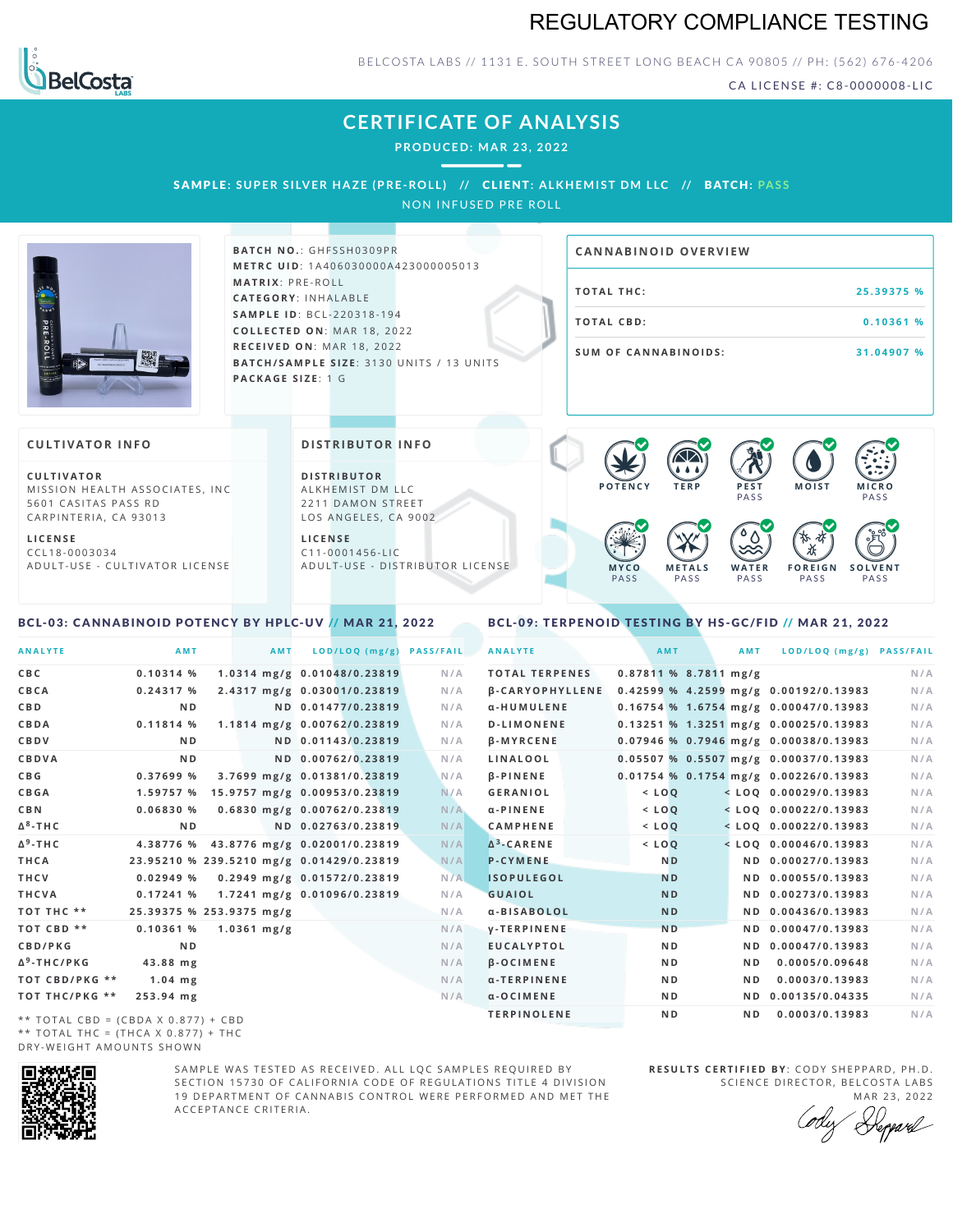# REGULATORY COMPLIANCE TESTING

#### <span id="page-1-0"></span>BCL-13: PESTICIDE TESTING BY GC/MS // MAR 22, 2022

| <b>ANALYTE</b>         | LIMIT         | AMT $(\mu g/g)$ | LOD/LOQ (µg/g)  | <b>PASS/FAIL</b> |
|------------------------|---------------|-----------------|-----------------|------------------|
| <b>CAPTAN</b>          | $0.7 \mu g/g$ | N <sub>D</sub>  | 0.03101/0.09391 | <b>PASS</b>      |
| <b>CHLORDANE</b>       | Any amt       | N <sub>D</sub>  |                 | <b>PASS</b>      |
| <b>CHLORDANE CIS</b>   |               | ND.             | 0.01096/0.03325 | N/A              |
| <b>CHLORDANE TRANS</b> |               | N <sub>D</sub>  | 0.01049/0.03172 | N/A              |
| <b>CHLORFENAPYR</b>    | Any amt       | N <sub>D</sub>  | 0.02364/0.07157 | <b>PASS</b>      |

| <b>ANALYTE</b>                      | LIMIT         | $AMT (\mu g/g)$ | $LOD/LOQ$ ( $\mu g/g$ ) | <b>PASS/FAIL</b> |
|-------------------------------------|---------------|-----------------|-------------------------|------------------|
| <b>CHLORPYRIFOS</b>                 | Any amt       | N D             | 0.01102/0.03348         | <b>PASS</b>      |
| <b>DICHLORVOS</b>                   | Any amt       | ND.             | 0.01161/0.03519         | <b>PASS</b>      |
| <b>METHYL PARATHION</b>             | Any amt       | ND.             | 0.01332/0.04038         | <b>PASS</b>      |
| PENTACHLORONI-<br><b>TROBENZENE</b> | $0.1 \mu g/g$ | ND.             | 0.01385/0.04203         | <b>PASS</b>      |
|                                     |               |                 |                         |                  |

## BCL-05: RESIDUAL PESTICIDE ANALYSIS BY LC-MS/MS ESI // MAR 22, 2022

| <b>ANALYTE</b>             |               | LIMIT $AMT (\mu g/g)$ | LOD/LOQ (µg/g) | <b>PASS/FAIL</b> | <b>ANALYTE</b>          |               | LIMIT AMT $(\mu g/g)$ | LOD/LOQ (µg/g) PASS/FAIL |             |
|----------------------------|---------------|-----------------------|----------------|------------------|-------------------------|---------------|-----------------------|--------------------------|-------------|
| ABAMECTIN                  | $0.1 \mu g/g$ | ND                    | 0.01153/0.04   | <b>PASS</b>      | METALAXYL               | $2 \mu g/g$   | N D                   | 0.00503/0.02             | <b>PASS</b> |
| <b>ACEPHATE</b>            | $0.1 \mu g/g$ | N D                   | 0.00368/0.02   | <b>PASS</b>      | <b>METHIOCARB</b>       | Any amt       | N D                   | 0.00503/0.02             | PASS        |
| <b>ACEQUINOCYL</b>         | $0.1 \mu g/g$ | N D                   | 0.00417/0.02   | <b>PASS</b>      | METHOMYL                | 1 $\mu$ g/g   | N D                   | 0.00494/0.02             | PASS        |
| <b>ACETAMIPRID</b>         | $0.1 \mu g/g$ | N D                   | 0.00464/0.02   | <b>PASS</b>      | <b>MEVINPHOS</b>        | Any amt       | N D                   |                          | PASS        |
| <b>ALDICARB</b>            | Any amt       | N D                   | 0.01109/0.04   | <b>PASS</b>      | <b>MEVINPHOSI</b>       |               | N D                   | 0.00163/0.0084           | N/A         |
| <b>AZOXYSTROBIN</b>        | $0.1 \mu g/g$ | N D                   | 0.00639/0.02   | <b>PASS</b>      | <b>MEVINPHOS II</b>     |               | N D                   | 0.00542/0.0316           | N/A         |
| <b>BIFENAZATE</b>          | $0.1 \mu g/g$ | N D                   | 0.00355/0.02   | <b>PASS</b>      | MYCLOBUTANIL            | $0.1 \mu g/g$ | N D                   | 0.00867/0.04             | PASS        |
| <b>BIFENTHRIN</b>          | $3 \mu g/g$   | ND                    | 0.00473/0.04   | <b>PASS</b>      | <b>NALED</b>            | $0.1 \mu g/g$ | N D                   | 0.00328/0.02             | PASS        |
| <b>BOSCALID</b>            | $0.1 \mu g/g$ | N D                   | 0.00494/0.02   | PASS             | OXAMYL                  | $0.5 \mu g/g$ | N D                   | 0.00455/0.02             | <b>PASS</b> |
| <b>CARBARYL</b>            | $0.5 \mu g/g$ | ND                    | 0.00295/0.02   | PASS             | PACLOBUTRAZOL           | Any amt       | N D                   | 0.00714/0.04             | PASS        |
| CARBOFURAN                 | Any amt       | N D                   | 0.00613/0.02   | <b>PASS</b>      | <b>PERMETHRIN</b>       | $0.5 \mu g/g$ | N D                   |                          | PASS        |
| CHLORANTRANIL-             | $10 \mu g/g$  | N D                   | 0.00697/0.04   | PASS             | PERMETHRIN CIS          |               | N D                   | 0.00237/0.0082           | N/A         |
| <b>IPROLE</b>              |               |                       |                |                  | PERMETHRIN TRANS        |               | N D                   | 0.00245/0.0118           | N/A         |
| <b>CLOFENTEZINE</b>        | $0.1 \mu g/g$ | N D                   | 0.0054/0.02    | <b>PASS</b>      | PHOSMET                 | $0.1 \mu g/g$ | N D                   | 0.0043/0.02              | PASS        |
| COUMAPHOS                  | Any amt       | N D                   | 0.00215/0.02   | <b>PASS</b>      | PIPERONYLBUTO-          | $3 \mu g/g$   | N D                   | 0.00247/0.02             | PASS        |
| <b>CYFLUTHRIN</b>          | $2 \mu g/g$   | N D                   | 0.05508/0.2    | <b>PASS</b>      | XIDE                    |               |                       |                          |             |
| <b>CYPERMETHRIN</b>        | 1 $\mu$ g/g   | ND                    | 0.00556/0.04   | <b>PASS</b>      | <b>PRALLETHRIN</b>      | $0.1 \mu g/g$ | N D                   | 0.00392/0.02             | PASS        |
| <b>DAMINOZIDE</b>          | Any amt       | N D                   | 0.00227/0.04   | <b>PASS</b>      | PROPICONAZOLE           | $0.1 \mu g/g$ | N D                   | 0.0024/0.02              | PASS        |
| <b>DIAZINON</b>            | $0.1 \mu g/g$ | N D                   | 0.00487/0.02   | <b>PASS</b>      | <b>PROPOXUR</b>         | Any amt       | N D                   | 0.00374/0.02             | PASS        |
| <b>DIMETHOATE</b>          | Any amt       | N D                   | 0.00354/0.02   | <b>PASS</b>      | <b>PYRETHRINS</b>       | $0.5 \mu g/g$ | N D                   |                          | PASS        |
| <b>DIMETHOMORPH</b>        | $2 \mu g/g$   | N D                   |                | <b>PASS</b>      | PYRETHRINS PYRETHRIN I  |               | ND                    | 0.00726/0.04             | N/A         |
| <b>DIMETHOMORPH I</b>      |               | N D                   | 0.00109/0.0078 | N/A              | PYRETHRINS PYRETHRIN II |               |                       | ND 0.00754/0.02284       | N/A         |
| <b>DIMETHOMORPH II</b>     |               | ND                    | 0.0015/0.0122  | N/A              | PYRIDABEN               | $0.1 \mu g/g$ | N D                   | 0.0034/0.02              | <b>PASS</b> |
| <b>ETHOPROPHOS</b>         | Any amt       | N D                   | 0.0041/0.02    | <b>PASS</b>      | <b>SPINETORAM</b>       | $0.1 \mu g/g$ | N D                   |                          | PASS        |
| <b>ETOFENPROX</b>          | Any amt       | N D                   | 0.00274/0.02   | <b>PASS</b>      | <b>SPINETORAM J</b>     |               | N D                   | 0.00329/0.016            | N/A         |
| <b>ETOXAZOLE</b>           | $0.1 \mu g/g$ | N D                   | 0.00385/0.02   | <b>PASS</b>      | <b>SPINETORAM L</b>     |               | ND                    | 0.00157/0.016            | N/A         |
| <b>FENHEXAMID</b>          | $0.1 \mu g/g$ | N D                   | 0.01055/0.02   | <b>PASS</b>      | <b>SPINOSAD</b>         | $0.1 \mu g/g$ | ND                    |                          | PASS        |
| <b>FENOXYCARB</b>          | Any amt       | ND.                   | 0.00175/0.02   | <b>PASS</b>      | SPINOSAD A              |               |                       | ND 0.00205/0.01438       | N/A         |
| <b>FENPYROXIMATE</b>       | $0.1 \mu g/g$ | N D                   | 0.00481/0.02   | <b>PASS</b>      | SPINOSAD D              |               |                       | ND 0.00104/0.00498       | N/A         |
| <b>FIPRONIL</b>            | Any amt       | N D                   | 0.00478/0.02   | PASS             | <b>SPIROMESIFEN</b>     | $0.1 \mu g/g$ | N D                   | 0.00944/0.04             | PASS        |
| FLONICAMID                 | $0.1 \mu g/g$ | N D                   | 0.00398/0.02   | PASS             | <b>SPIROTETRAMAT</b>    | $0.1 \mu g/g$ | N D                   | 0.00208/0.02             | PASS        |
| <b>FLUDIOXONIL</b>         | $0.1 \mu g/g$ | N D                   | 0.01369/0.04   | PASS             | <b>SPIROXAMINE</b>      | Any amt       | N D                   | 0.00344/0.02             | PASS        |
| HEXYTHIAZOX                | $0.1 \mu g/g$ | N D                   | 0.00297/0.02   | PASS             | <b>TEBUCONAZOLE</b>     | $0.1 \mu g/g$ | N D                   | 0.00816/0.04             | PASS        |
| IMAZALIL                   | Any amt       | N D                   | 0.0056/0.02    | PASS             | <b>THIACLOPRID</b>      | Any amt       | N D                   | 0.0039/0.02              | PASS        |
| IMIDACLOPRID               | $5 \mu g/g$   | N D                   | 0.00645/0.02   | PASS             | <b>THIAMETHOXAM</b>     | $5 \mu g/g$   | N D                   | 0.00358/0.02             | PASS        |
| <b>KRESOXIM-</b><br>METHYL | $0.1 \mu g/g$ | N D                   | 0.00339/0.02   | PASS             | TRIFLOXYSTROB-<br>IN.   | $0.1 \mu g/g$ | N D                   | 0.00421/0.02             | PASS        |